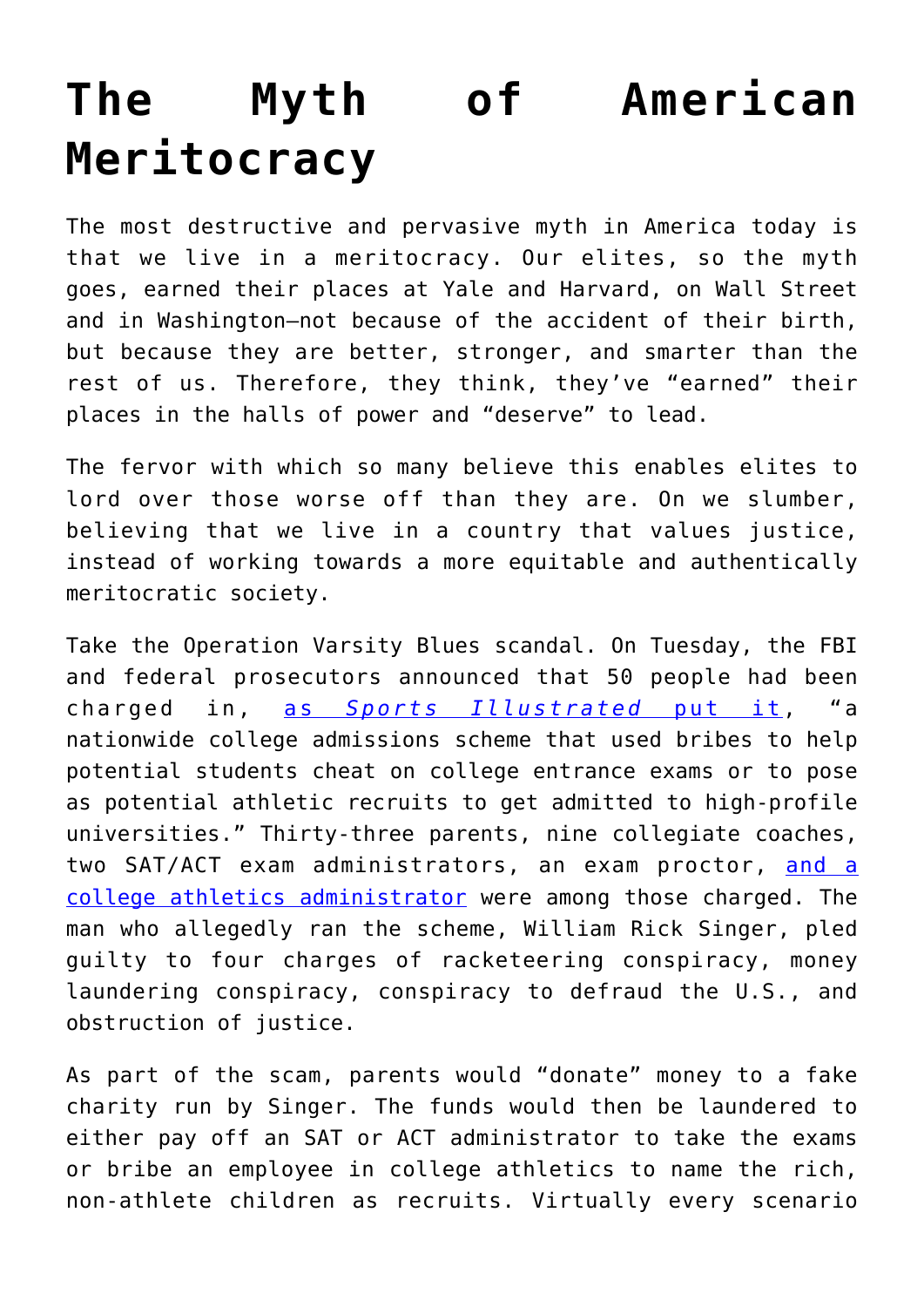relied on multiple layers of corruption, all of which eventually allowed wealthy students to masquerade as "deserving" of the merit-based college slots they paid up to half a million dollars to "qualify" for.

Cheating. Bribery. Lying. The wealthy and privileged buying what was reserved for the deserving. It's all there on vivid display. Modern American society has [become](https://www.theatlantic.com/ideas/archive/2019/03/manafort-and-huffman-show-elite-act-impunity/584860/?fbclid=IwAR3ZHQ4VY1hpWUDDQOAlrGthWPs6OHnH4lkmp0OvQvFlYGjFo46-qhnfoQg) [increasingly](https://www.theatlantic.com/ideas/archive/2019/03/manafort-and-huffman-show-elite-act-impunity/584860/?fbclid=IwAR3ZHQ4VY1hpWUDDQOAlrGthWPs6OHnH4lkmp0OvQvFlYGjFo46-qhnfoQg) and [banally corrupt,](https://www.newyorker.com/culture/cultural-comment/the-college-admissions-scandal-and-the-banality-of-scamming?fbclid=IwAR1TsDkHBihXIq9qQFg3NT7svea93IiKOuSmGurxFesZCR5-6rePQSBduss) both in the ways in which "justice" is meted out and in who is allowed to access elite education and the power that comes with it. The U.S. is [now a country where corruption is rampant](https://www.theatlantic.com/ideas/archive/2019/03/manafort-and-huffman-show-elite-act-impunity/584860/?fbclid=IwAR3ZHQ4VY1hpWUDDQOAlrGthWPs6OHnH4lkmp0OvQvFlYGjFo46-qhnfoQg) and money buys both access and outcomes. We pretend to be better

than Russia and other oligarchies, but [we too are dominated by](http://www.princeton.edu/~mgilens/Gilens%20homepage%20materials/Gilens%20and%20Page/Gilens%20and%20Page%202014-Testing%20Theories%203-7-14.pdf) [a rich and powerful elite.](http://www.princeton.edu/~mgilens/Gilens%20homepage%20materials/Gilens%20and%20Page/Gilens%20and%20Page%202014-Testing%20Theories%203-7-14.pdf)

The average American citizen has very little power, as a 2014 [study](http://www.princeton.edu/~mgilens/Gilens%20homepage%20materials/Gilens%20and%20Page/Gilens%20and%20Page%202014-Testing%20Theories%203-7-14.pdf) by Princeton University found. The research reviewed 1,779 public policy questions asked between 1981 and 2002 and the responses by different income levels and interest groups; then calculated the likelihood that certain policies would be adopted.

What they found came as no surprise:

*A proposed policy change with low support among economically elite Americans (one-out-of-five in favor) is adopted only about 18 percent of the time, while a proposed change with high support (four-out-of-five in favor) is adopted about 45% of the time.*

That's in stark contrast with policies favored by average Americans:

*When a majority of citizens disagrees with economic elites and/or with organised interests, they generally lose. Moreover, because of the strong status quo bias built into the US political system, even when fairly large majorities of Americans favor policy change, they generally do not get it.*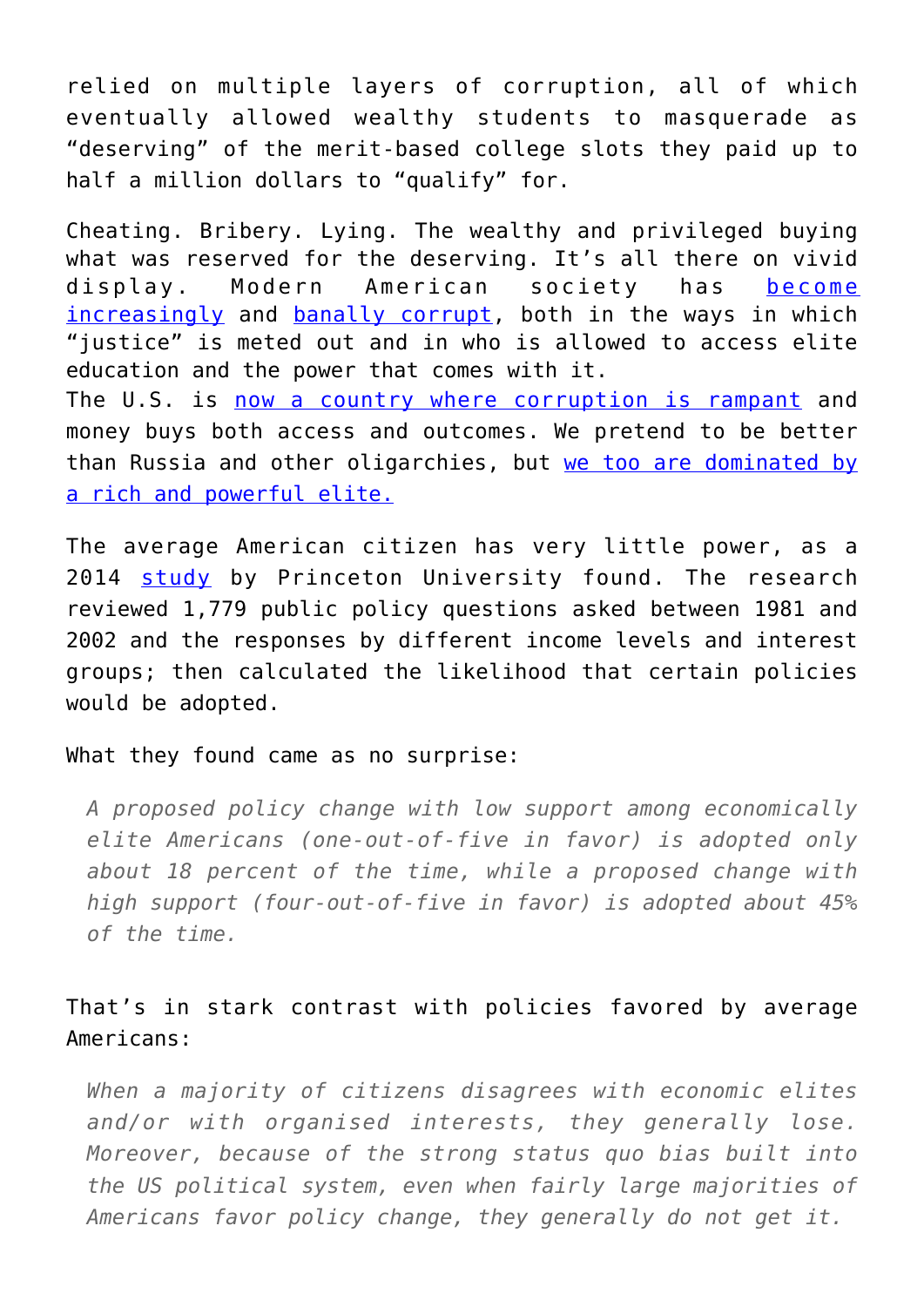## The conclusion of the study? We live in an oligarchy:

*…our analyses suggest that majorities of the American public actually have little influence over the policies our government adopts. …[T]he preferences of the average American appear to have only a minuscule, near-zero, statistically non-significant impact upon public policy.*

The belief in the myth of merit hurts the smart kid with great grades who aced his SATs but was still rejected from Yale and Harvard. It hurts talented athletes who have worked their tails off for so many years. It hurts parents who have committed hundreds of school nights and weekends to their children. It hurts HR departments that believe degrees from Ivy League schools mean that graduates are qualified. It hurts all of us who buy into the great myth that America is a democratic meritocracy and that we can achieve whatever we want if only we're willing to expend blood, toil, sweat, and tears.

At least in an outright class system like the British Houses of Lords and Commons, there is not this farcical playacting of equal opportunity. The elites, with their privilege and titles, know the reason they are there and feel some sense of obligation to those less well off than they are. At the very least, they do not engage in the ritual pretense of "deserving" what they "earned"—quite unlike those who descend on Washington, D.C. believing that they really are better than their compatriots in flyover country.

All societies engage in myth-making about themselves. But the myth of meritocracy may be our most pervasive and destructive belief—and it mirrors the myth that anything like "justice" is served up in our courts.

Remember the Dupont heir who received [no prison time after](http://www.delawareonline.com/story/news/crime/2014/03/28/sunday-preview-du-pont-heir-stayed-prison/7016769/) [being convicted for raping his three-year-old](http://www.delawareonline.com/story/news/crime/2014/03/28/sunday-preview-du-pont-heir-stayed-prison/7016769/) daughter because the judge ruled that six-foot-four Robert Richards "wouldn't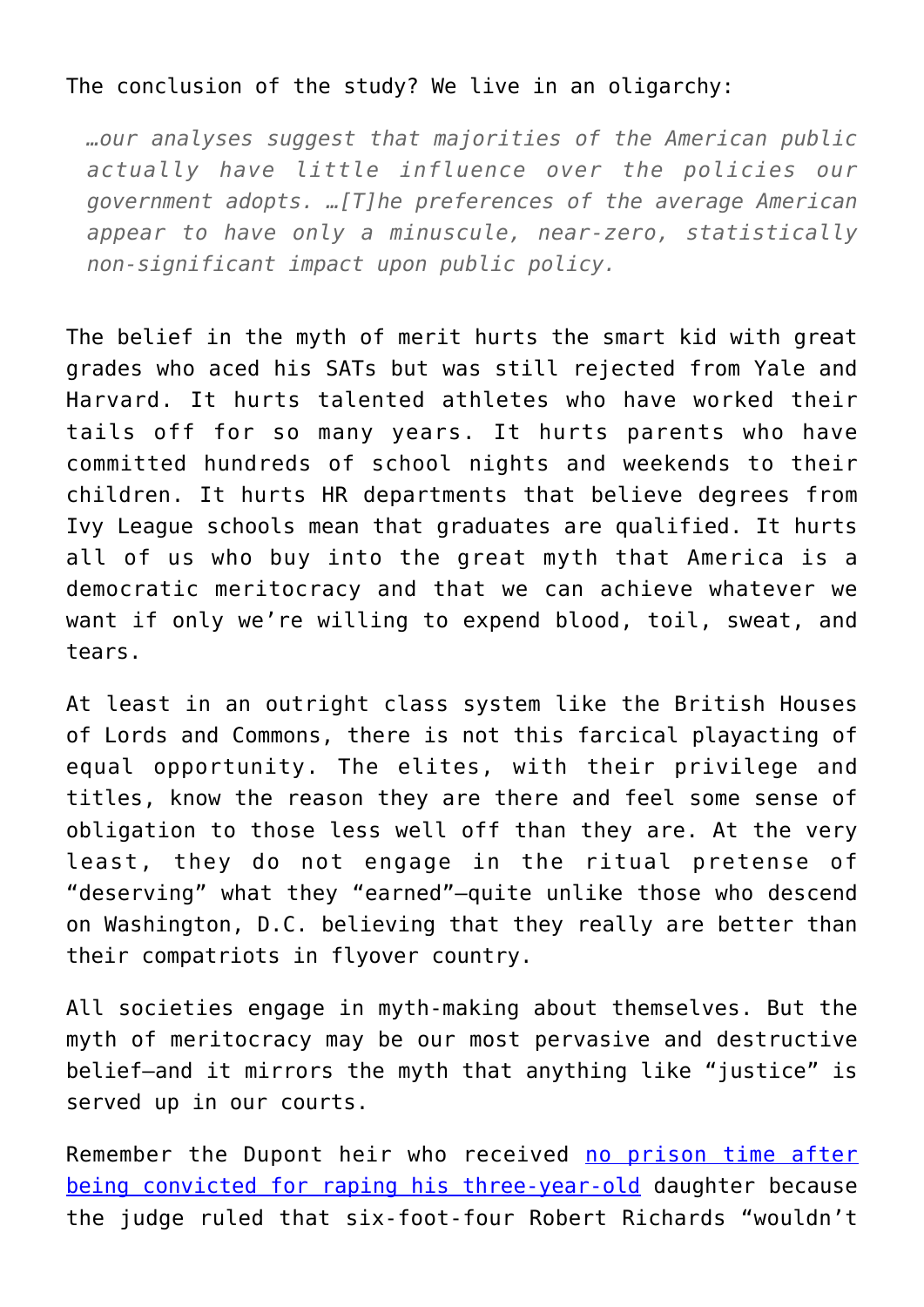fare well in prison"? Or the more recent case of [billionaire](https://www.thedailybeast.com/the-billionaire-pedophile-who-could-bring-down-donald-trump-and-hillary-clinton) [Jeffrey Epstein, who had connections to both Hillary Clinton](https://www.thedailybeast.com/the-billionaire-pedophile-who-could-bring-down-donald-trump-and-hillary-clinton) [and Donald Trump](https://www.thedailybeast.com/the-billionaire-pedophile-who-could-bring-down-donald-trump-and-hillary-clinton) and [faced a 53-page federal indictment for](https://www.miamiherald.com/news/local/article220097825.html) [sex-trafficking over two dozens underage girls?](https://www.miamiherald.com/news/local/article220097825.html) He received instead a sweetheart [deal that concealed the extent of his](https://www.palmbeachdailynews.com/article/20120401/NEWS/304017580) [crimes.](https://www.palmbeachdailynews.com/article/20120401/NEWS/304017580) Rather than the federal life imprisonment term he was facing, Epstein is currently on house arrest after receiving only 13 months in county jail. The lead prosecutor in that case had previously been reprimanded by a federal judge in another underage sex crimes case for concealing victim information, the *Miami Herald* [reports](https://www.miamiherald.com/news/politics-government/article226765309.html).

While the rich are able to [escape consequences for even the](https://www.miamiherald.com/news/local/article220097825.html) [most horrific of crimes,](https://www.miamiherald.com/news/local/article220097825.html) the U.S. has the highest incarceration rate in the world. Approximately 7 million people were under some form of correctional control by the end of 2011, including 2.2 million who were detained in federal, state, and local prisons and jails. [One in every 10 black men](https://www.sentencingproject.org/publications/shadow-report-to-the-united-nations-human-rights-committee-regarding-racial-disparities-in-the-united-states-criminal-justice-system/) [in his thirties is in prison](https://www.sentencingproject.org/publications/shadow-report-to-the-united-nations-human-rights-committee-regarding-racial-disparities-in-the-united-states-criminal-justice-system/) or jail, and [one out of three](https://www.sentencingproject.org/the-facts/#map) [black men born in 2001 can expect to go to prison in their](https://www.sentencingproject.org/the-facts/#map) [lifetimes.](https://www.sentencingproject.org/the-facts/#map)

While black people make up only 13 percent of the population, they make up 42 percent of death row and [35 percent of those](https://www.naacp.org/latest/naacp-death-penalty-fact-sheet/#_edn1) [who are executed.](https://www.naacp.org/latest/naacp-death-penalty-fact-sheet/#_edn1) There are big racial disparities in charging, sentencing, plea bargaining, and executions, Department of Justice [reviews](http://www.usdoj.gov/dag/pubdoc/dpsurvey.html) have concluded, and black and brown people are [disproportionately found to be innocent after](https://deathpenaltyinfo.org/innocence-list-those-freed-death-row) [landing on death row.](https://deathpenaltyinfo.org/innocence-list-those-freed-death-row) The [poor and disadvantaged thereby](https://issues.org/the-effects-of-mass-incarceration-on-communities-of-color/) [become grist for a system](https://issues.org/the-effects-of-mass-incarceration-on-communities-of-color/) that cares nothing for them.

Despite all this evidence, most Americans embrace a version of the Calvinist beliefs promulgated by their forebears, believing that the elect deserve their status. We remain confident that when our children apply to college or are [questioned by police,](https://www.newsweek.com/bbq-becky-white-woman-who-called-cops-black-bbq-911-audio-released-im-really-1103057) they will receive just and fair outcomes. If our neighbors' and friends' kids do not, then we assure ourselves that it is they who are at fault, not the